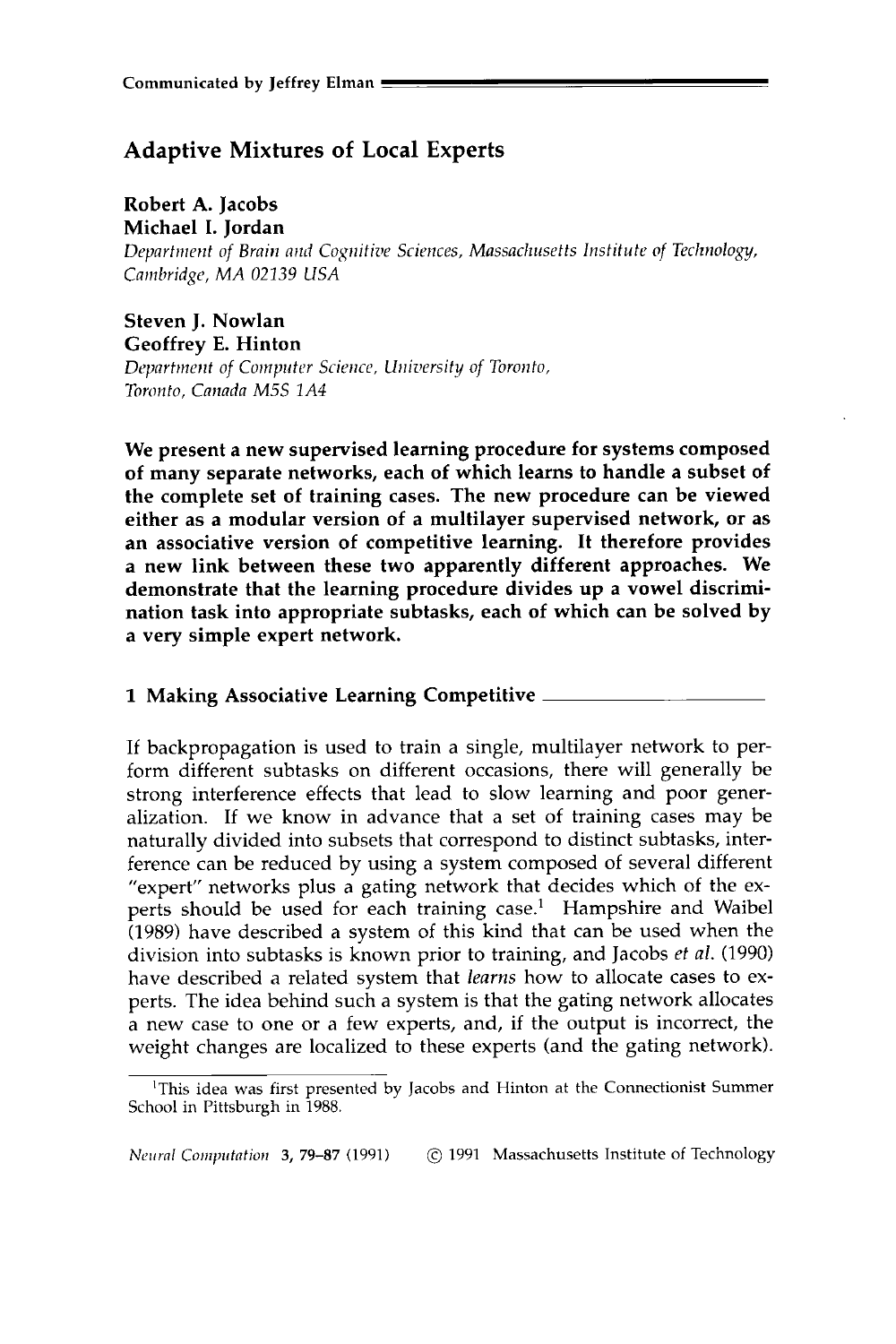So there is no interference with the weights of other experts that specialize in quite different cases. The experts are therefore local in the sense that the weights in one expert are decoupled from the weights in other experts. In addition they will often be local in the sense that each expert will be allocated to only a small local region of the space of possible input vectors.

Unfortunately, both Hampshire and Waibel and Jacobs *et al.* use an error function that does not encourage localization. They assume that the final output of the whole system is a linear combination of the outputs of the local experts, with the gating network determining the proportion of each local output in the linear combination. So the final error on case *c*  is

$$
E^c = \|\mathbf{d}^c - \sum_i p_i^c \mathbf{o}_i^c\|^2 \tag{1.1}
$$

where  $\mathbf{o}_i^c$  is the output vector of expert *i* on case *c*,  $p_i^c$  is the proportional contribution of expert  $i$  to the combined output vector, and  $d^c$  is the desired output vector in case  $c$ .

This error measure compares the desired output with a blend of the outputs **of** the local experts, so, to minimize the error, each local expert must make its output cancel the residual error that is left by the combined effects of all the other experts. When the weights in one expert change, the residual error changes, and so the error derivatives for all the other local experts change.<sup>2</sup> This strong coupling between the experts causes them to cooperate nicely, but tends to lead to solutions in which many experts are used for each case. It is possible to encourage competition by adding penalty terms to the objective function to encourage solutions in which only one expert is active (Jacobs *et 41.* 1990), but a simpler remedy is to redefine the error function so that the local experts are encouraged to compete rather than cooperate.

Instead of linearly combining the outputs of the separate experts, we imagine that the gating network makes a stochastic decision about which single expert to use on each occasion (see Fig. 1). The error is then the expected value of the squared difference between the desired and actual output vectors

$$
E^{c} = \langle ||\mathbf{d}^{c} - \mathbf{o}_{i}^{c}||^{2} \rangle = \sum_{i} p_{i}^{c}||\mathbf{d}^{c} - \mathbf{o}_{i}^{c}||^{2}
$$
\n(1.2)

Notice that in this new error function, each expert is required to produce the whole of the output vector rather than a residual. **As** a result, the goal of a local expert on a given training case is not directly affected by the weights within other local experts. There is still some indirect

<sup>&</sup>lt;sup>2</sup>For Hampshire and Waibel, this problem does not arise because they do not learn the task decomposition. They train each expert *separately* on its **own** preassigned subtask.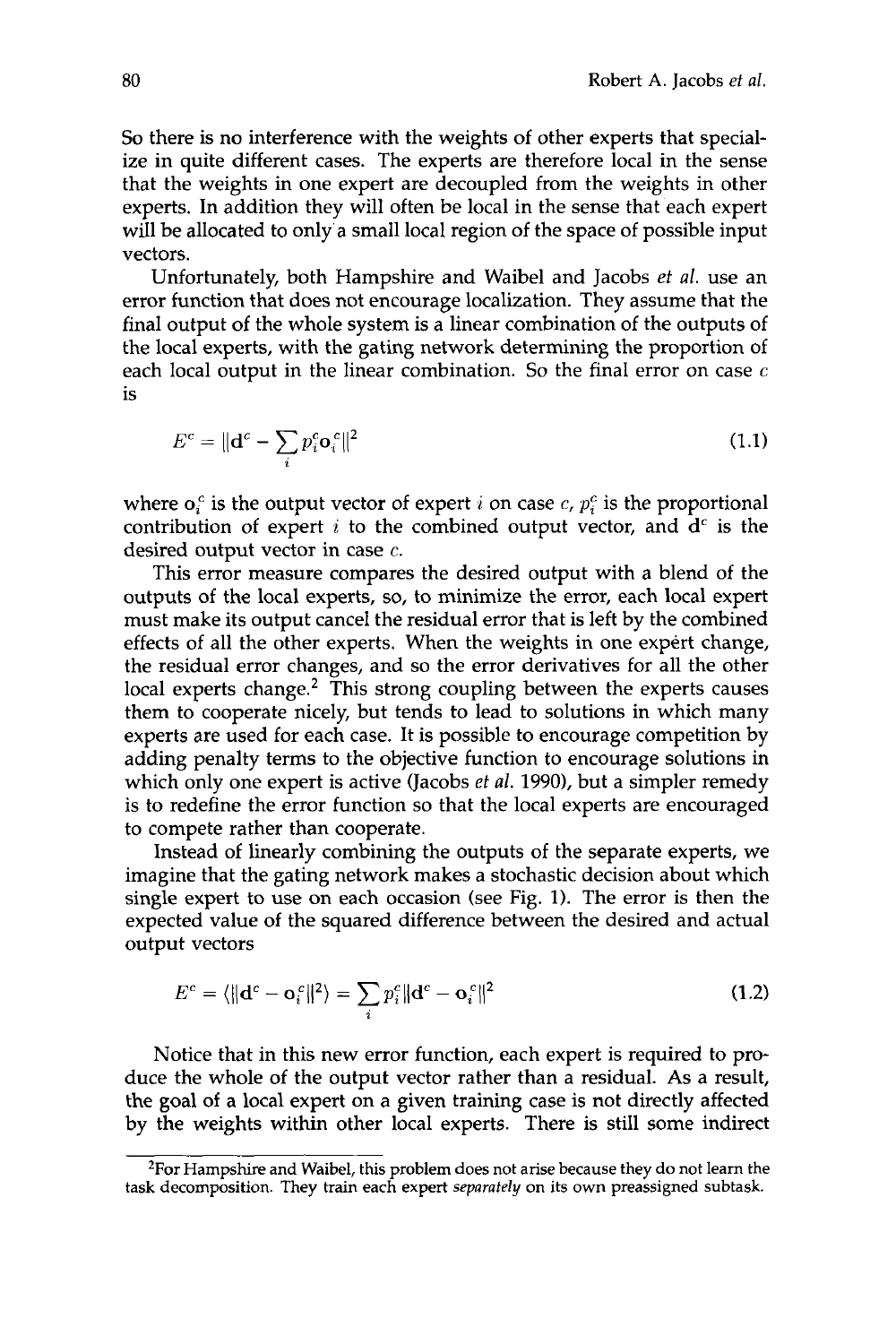

Figure **1:** A system of expert and gating networks. Each expert is a feedforward network and all experts receive the same input and have the same number of outputs. The gating network is also feedforward, and typically receives the same input as the expert networks. It has normalized outputs  $p_i = \exp(x_i)/\sum_i \exp(x_i)$ , where  $x_i$  is the total weighted input received by output unit *J* of the gating network. The selector acts like a multiple input, single output stochastic switch; the probability that the switch will select the output from expert *j* is  $p_i$ .

coupling because if some other expert changes its weights, it may cause the gating network to alter the responsibilities that get assigned to the experts, but at least these responsibility changes cannot alter the *sign* of the error that a local expert senses on a given training case. If both the gating network and the local experts are trained by gradient descent in this new error function, the system tends to devote a single expert to each training case. Whenever an expert gives less error than the weighted average of the errors of all the experts (using the outputs of the gating network to decide how to weight each expert's error) its responsibility for that case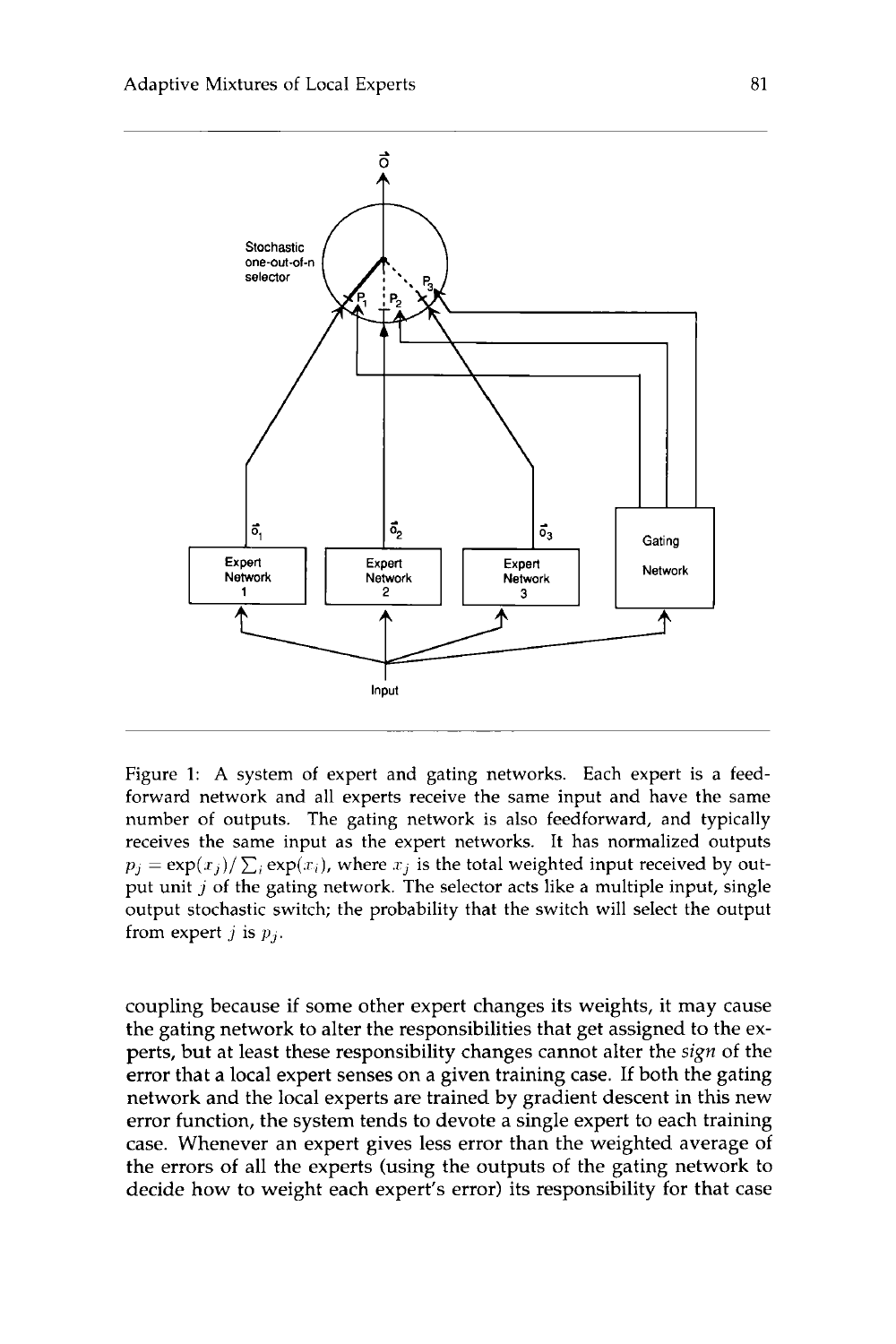will be increased, and whenever it does worse than the weighted average its responsibility will be decreased.

The error function in equation 1.2 works in practice but in the simulations reported below we used a different error function which gives better performance:

$$
E^{c} = -\log \sum_{i} p_{i}^{c} e^{-\frac{1}{2} ||\mathbf{d}^{c} - \mathbf{o}_{i}^{c}||^{2}}
$$
(1.3)

The error defined in equation 1.3 is simply the negative log probability of generating the desired output vector under the mixture of gaussians model described at the end of the next section. To see why this error function works better, it is helpful to compare the derivatives of the two error functions with respect to the output of an expert. From equation 1.2 we get

$$
\frac{\partial E^c}{\partial \mathbf{o}_i^c} = -2p_i^c (\mathbf{d}^c - \mathbf{o}_i^c)
$$
 (1.4)

while from equation **1.3** we get

$$
\frac{\partial E^c}{\partial \mathbf{o}_i^c} = -\left[\frac{p_i^c e^{-\frac{1}{2}||\mathbf{d}^c - \mathbf{o}_i^c||^2}}{\sum_j p_j^c e^{-\frac{1}{2}||\mathbf{d}^c - \mathbf{o}_j^c||^2}}\right] (\mathbf{d}^c - \mathbf{o}_i^c)
$$
(1.5)

In equation 1.4 the term  $p_i^c$  is used to weight the derivative for expert *i*. In equation 1.5 we use a weighting term that takes into account how well expert *i* does relative to other experts. This is a more useful measure of the relevance of expert *i* to training case *c,* especially early in the training. Suppose, for example, that the gating network initially gives equal weights to all experts and  $\|\mathbf{d}^c - \mathbf{o}_i^c\| > 1$  for all the experts. Equation 1.4 will adapt the best-fitting expert the *slowest,* whereas equation 1.5 will adapt it the fastest.

## **2** Making Competitive Learning Associative

It is natural to think that the "data" vectors on which a competitive network is trained play a role similar to the *input* vectors of an associative network that maps input vectors to output vectors. This correspondence is assumed in models that use competitive learning as a preprocessing stage within an associative network (Moody and Darken 1989). **A** quite different view is that the data vectors used in competitive learning correspond to the *output* vectors of an associative network. The competitive network can then be viewed as an inputless stochastic generator of *output*  vectors and competitive learning can be viewed as a procedure for making the network generate output vectors with a distribution that matches the distribution of the "data" vectors. The weight vector of each competitive hidden unit represents the mean of a multidimensional gaussian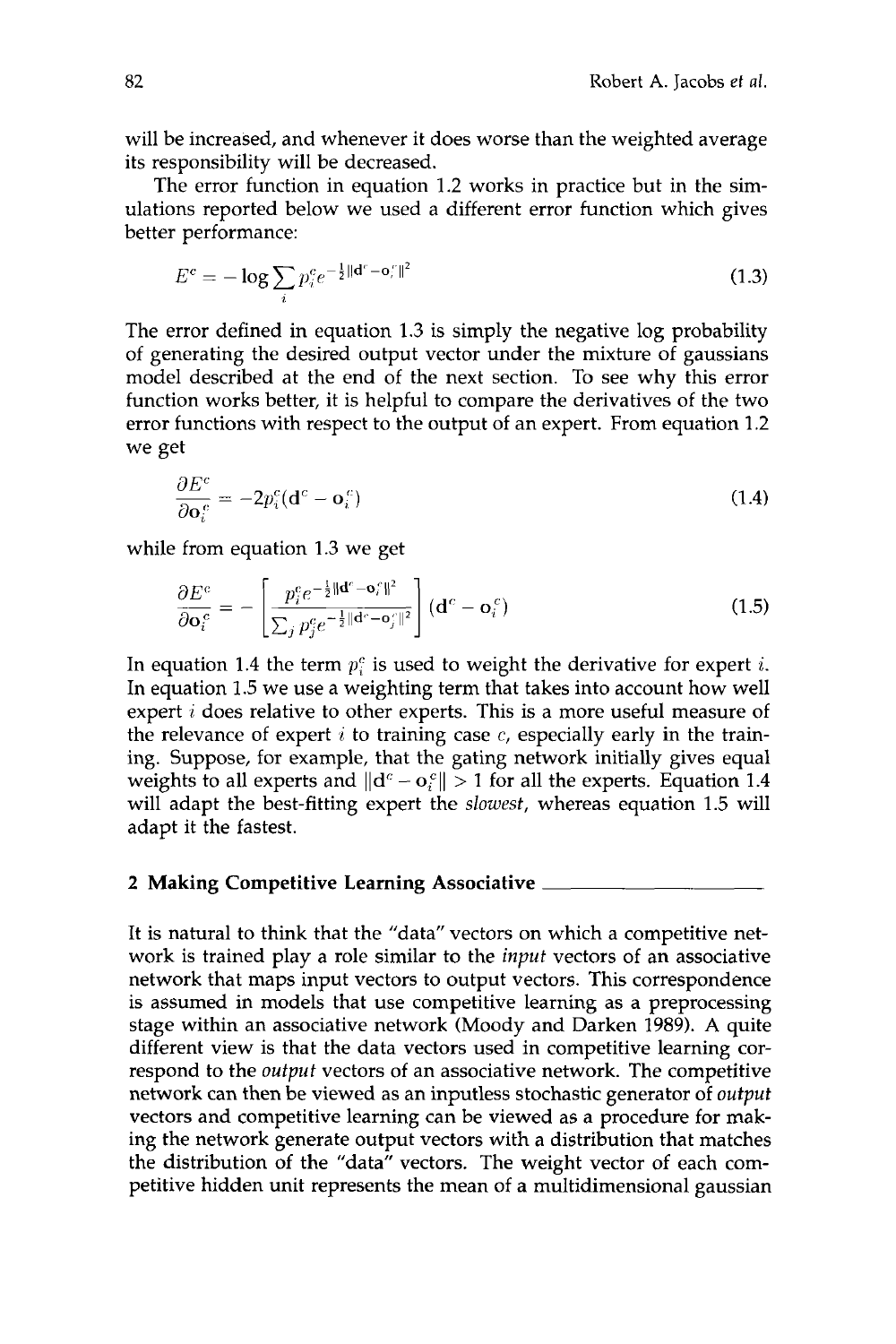distribution, and output vectors are generated by first picking a hidden unit and then picking an output vector from the gaussian distribution determined by the weight vector of the chosen hidden unit. The log probability of generating any particular output vector *0''* is then

$$
\log P^{c} = \log \sum_{i} p_{i} k e^{-\frac{1}{2} ||\boldsymbol{\mu}_{i} - \mathbf{o}^{c}||^{2}}
$$
\n(2.1)

where *i* is an index over the hidden units,  $\mu_i$  is the "weight" vector of the hidden unit, *k* is a normalizing constant, and *p,* is the probability of picking hidden unit  $i$ , so the  $p_i$  are constrained to sum to 1. In the statistics literature (McLachlan and Basford 1988), the  $p_i$  are called "mixing" proportions."

"Soft" competitive learning modifies the weights (and also the variances and the mixing proportions) so as to increase the product of the probabilities (i.e., the likelihood) of generating the output vectors in the training set (Nowlan 1990a). "Hard" competitive learning is a simple approximation to soft competitive learning in which we ignore the possibility that a data vector could be generated by several different hidden units. Instead, we assume that it must be generated by the hidden unit with the closest weight vector, so only this weight vector needs to be modified to increase the probability of generating the data vector.

If we view a competitive network as generating output vectors, it is not immediately obvious what role input vectors could play. However, competitive learning can be generalized in much the same way as Barto (1985) generalized learning automata by adding an input vector and making the actions of the automaton be conditional on the input vector. We replace each hidden unit in a competitive network by an entire expert network whose output vector specifies the mean of a multidimensional gaussian distribution. So the means are now a function of the current input vector and are represented by activity levels rather than weights. In addition, we use a gating network which allows the mixing proportions of the experts to be determined by the input vector. This gives us a system of competing local experts with the error function defined in equation 1.3. We could also introduce a mechanism to allow the input vector to dynamically determine the covariance matrix for the distribution defined by each expert network, but we have not yet experimented with this possibility.

### **3** Application to Multispeaker Vowel Recognition

The mixture of experts model was evaluated on a speaker independent, four-class, vowel discrimination problem (Nowlan 1990b). The data consisted of the first and second formants of the vowels [i], [I], [a], and **[A1**  (usually denoted  $[A]$ ) from 75 speakers (males, females, and children) uttered in a hVd context (Peterson and Barney 1952). The data forms two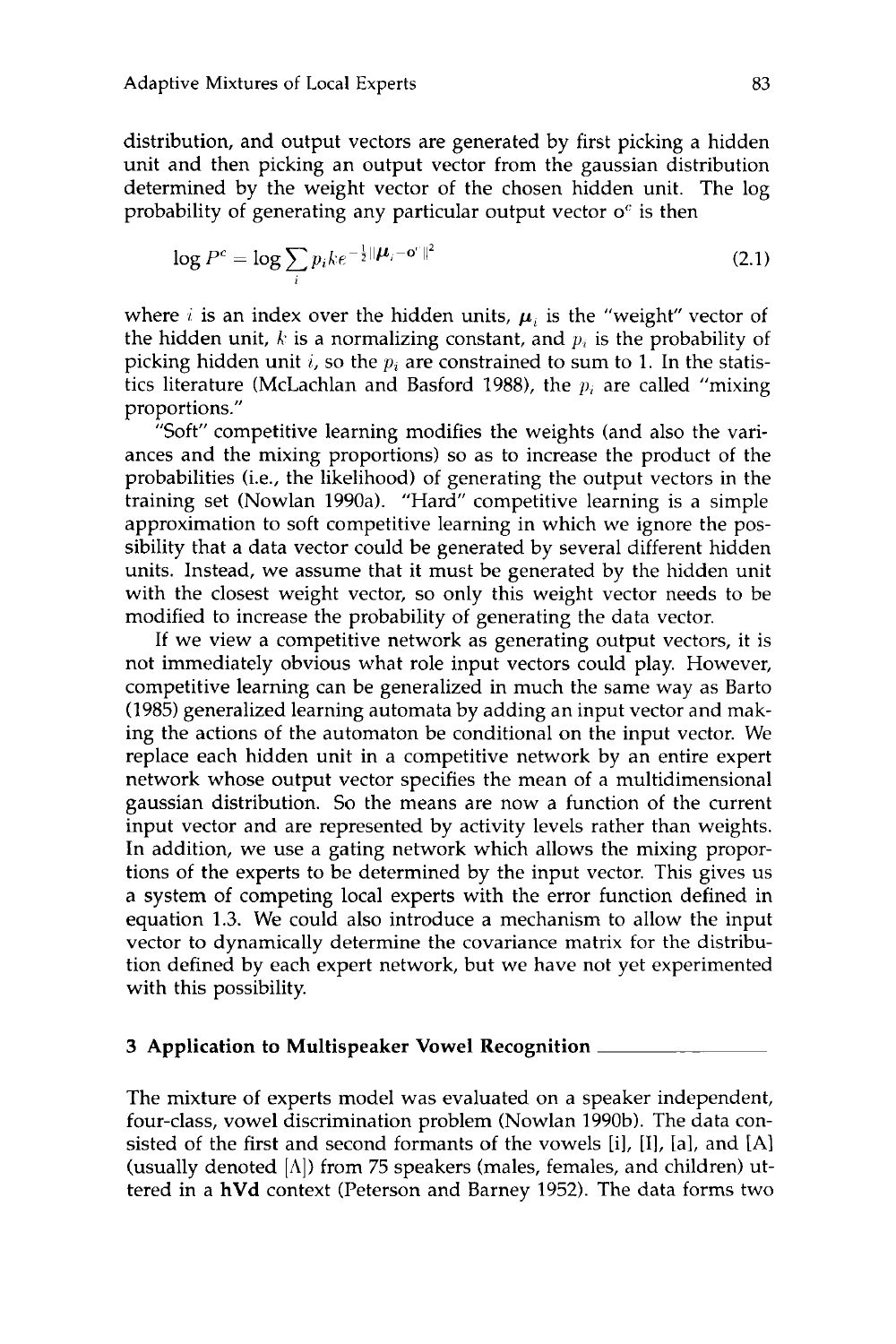

Figure **2:** Data for vowel discrimination problem, and expert and gating network decision lines. The horizontal axis is the first formant value, and the vertical axis is the second formant value (the formant values have been linearly scaled by dividing by a factor of 1000). Each example is labeled with its corresponding vowel symbol. Vowels [il and [I] form one overlapping pair of classes, vowels [a] and [A] form the other pair. The lines labeled Net 0, 1, and 2 represent the decision lines for **3** expert networks. On one side of these lines the output of the corresponding expert is less than 0.5, on the other side the output is greater than 0.5. Although the mixture in this case contained **4** experts, one of these experts made no significant contribution to the final mixture since its mixing proportion  $p_i$  was effectively 0 for all cases. The line labeled Gate 0:2 indicates the decision between expert 0 and expert 2 made by the gating network. To the left of this line  $p_2 > p_0$ , to the right of this line  $p_0 > p_2$ . The boundary between classes [a] and [A] is formed by the combination of the left part of Net 2's decision line and the right part of Net 0's decision line. Although the system tends to **use** as few experts as it can to solve a problem, it is also sensitive to specific problem features such as the slightly curved boundary between classes [a1 and [A].

pairs of overlapping classes, and different experts learn to concentrate on one pair of classes or the other (Fig. 2).

We compared standard backpropagation networks containing a single hidden layer of 6 or 12 units with mixtures of 4 or 8 very simple experts. The architecture of each expert was restricted so it could form only a linear decision surface, which is defined as the set of input vectors for which the expert gives an output of exactly 0.5. All models were trained with data from the first 50 speakers and tested with data from the remaining 25 speakers. The small number of parameters for each expert allows excellent generalization performance (Table l), and permits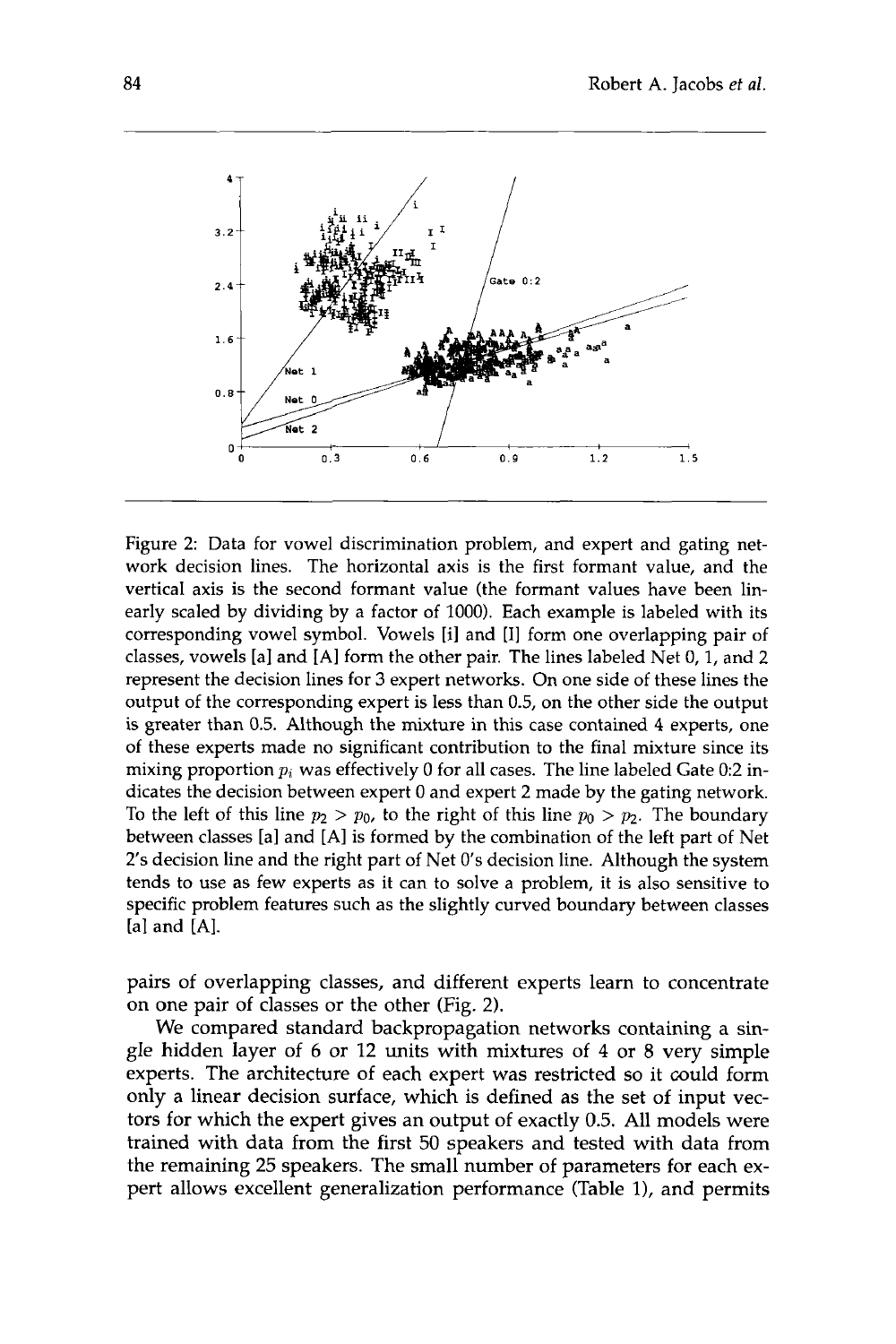| System    | Train % correct Test % correct |    | Average number<br>of epochs | SD  |
|-----------|--------------------------------|----|-----------------------------|-----|
| 4 Experts | 88                             | 90 | 1124                        | 23  |
| 8 Experts | 88                             | 90 | 1083                        | 12  |
| BP 6 Hid  | 88                             | 90 | 2209                        | 83  |
| BP 12 Hid | 88                             | 90 | 2435                        | 124 |
|           |                                |    |                             |     |

Table 1: Summary of Performance on Vowel Discrimination Task. Results are based on **25** simulations for each of the alternative models. The first column of the table indicates the system simulated. The second column gives the percent of training cases classified correctly by the final set of weights, while the third column indicates the percent of testing cases classified correctly. The last two columns contain the average number of epochs required to reach the error criterion, and the standard deviation of the distribution of convergence times. Although the squared error was used to decide when to stop training, the criterion for correct performance is based on a weighted average of the outputs of all the experts. Each expert assigns a probability distribution over the classes and these distributions are combined using proportions given by the gating network. The most probable class is then taken to be the response of the system. The identical performance of all the systems is due to the fact that, with this data set, the set of misclassified examples is not sensitive to small changes in the decision surfaces. Also, the test set is easier than the training set.

a graphic representation of the process of task decomposition (Figure 3). The number of hidden units in the backpropagation networks was chosen to give roughly equal numbers of parameters for the backpropagation networks and mixture models. All simulations were performed using a simple gradient descent algorithm with fixed step size  $\epsilon$ . To simplify the comparisons, no momentum or other acceleration techniques were used. The value of  $\epsilon$  for each system was chosen by performing a limited exploration of the convergence from the same initial conditions for a range of  $\epsilon$ . Batch training was used with one weight update for each pass through the training set *(epoch).* Each system was trained until an average squared error **of** 0.08 over the training set was obtained.

The mixtures of experts reach the error criterion significantly faster than the backpropagation networks ( $p \gg 0.999$ ), requiring only about half as many epochs on average (Table 1). The learning time for the mixture model also scales well as the number of experts is increased: The mixture of 8 experts has a small, but statistically significant ( $p > 0.95$ ), advantage in the average number of epochs required to reach the error criterion. In contrast, the 12 hidden unit backpropagation network requires more epochs ( $p > 0.95$ ) to reach the error criterion than the network with 6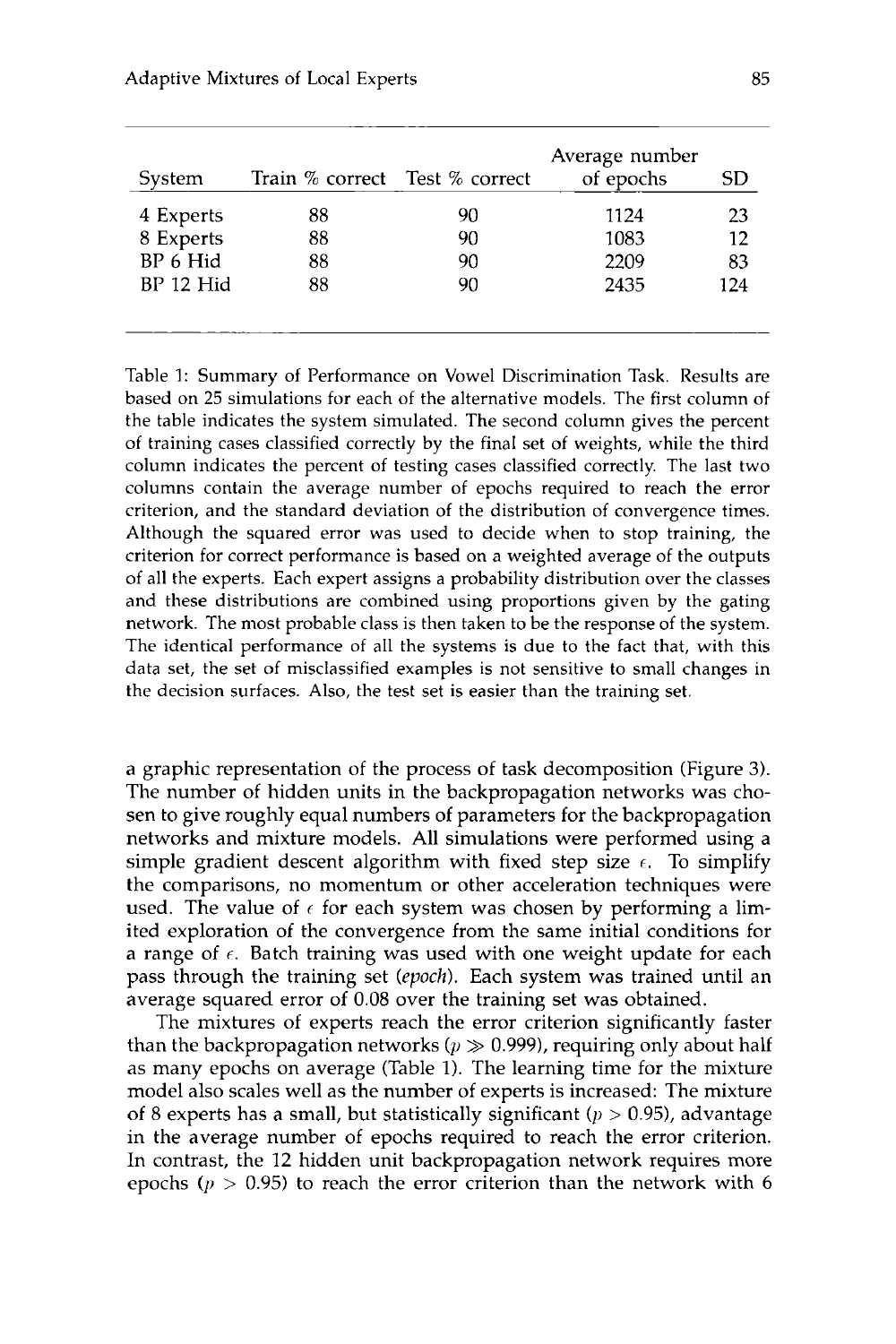

Figure **3:** The trajectories of the decision lines of some experts during one simulation. The horizontal axis is the first formant value, and the vertical axis is the second formant value. Each trajectory is represented by a sequence of dots, one per epoch, each dot marking the intersection of the expert's decision line and the normal to that line passing through the origin. For clarity, only 5 of the 8 experts are shown and the number of the expert is shown at the start of the trajectory. The point labeled TO indicates the optimal decision line for a single expert trained to discriminate [i] from **[I].** Similarly, T1 represents the optimal decision line to discriminate [a] from **[A].** The point labeled **X** is the decision line learned by a single expert trained with data from all 4 classes, and represents a type of *average* solution.

hidden units (Table **1).** All statistical comparisons are based on a *t* test with 48 degrees of freedom and a pooled variance estimator.

Figure **3** shows how the decision lines of different experts move around as the system learns to allocate pieces of the task to different experts. The system begins in an unbiased state, with the gating network assigning equal mixing proportions to all experts in all cases. As a result, each expert tends to get errors from roughly equal numbers of cases in all **4** classes, and all experts head towards the point **X,** which represents the optimal decision line for an expert that must deal with all the cases. Once one or more experts begin to receive more error from cases in one class pair than the other, this symmetry is broken and the trajectories begin to diverge as different experts concentrate on one class pair or the other. In this simulation, expert 5 learns to concentrate on discriminating classes [i] and [I] so its decision line approaches the optimal line for this discrimination (TO). Experts **4** and **6** both concentrate on discriminating classes [a] and [A], so their trajectories approach the